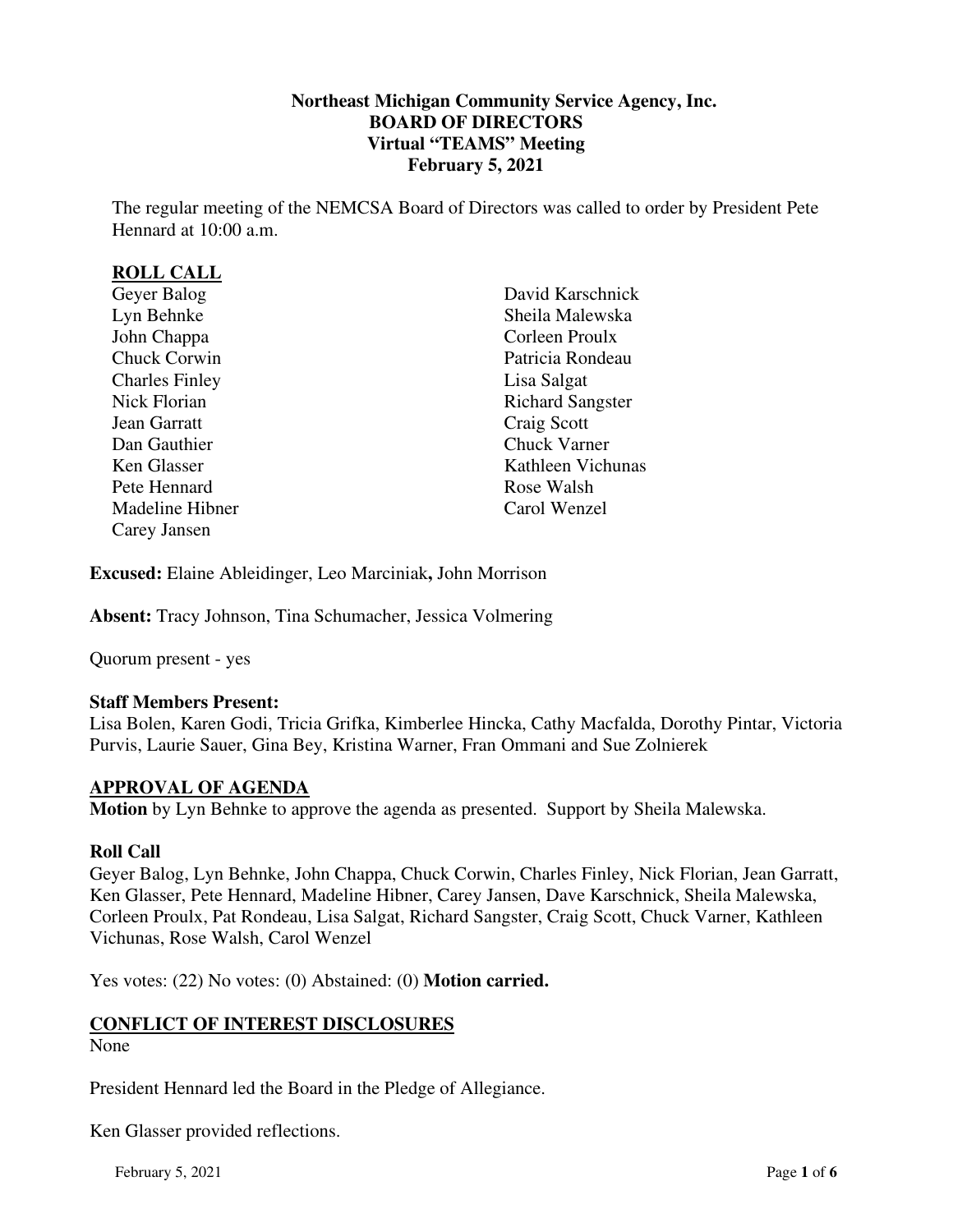Sheila Malewska shared that Board Member, Leo Marciniak's wife passed away this past week.

# **INTRODUCTION OF GUESTS AND PUBLIC COMMENT**

President Hennard welcomed Carey Jansen, Crawford County Commissioner, Geyer Balog, Montmorency County Commissioner and Craig Scott, Ogemaw County Commissioner.

## **PUBLIC COMMENT**

Guest Emil Bellenbaum from Roscommon County asked to speak. He indicated that on January 1, 2021 the Aging & Adult Services Agency (AASA) updated their Organizational Standards. Mr. Bellenbaum is concerned that the Roscommon County Council on Aging was not following the new standards relevant to background checks for staff.

# **ADMINISTRATIVE CONSENT AGENDA APPROVAL**

President Hennard asked if anyone would like to pull any item from the Administrative Consent Agenda for further discussion or individual vote. Ken Glasser asked that the December Board meeting minutes be moved to New Business for discussion – President Hennard stated that the Administrative Consent Agenda including the following items:

- a. Receive and file November 2020 Regional Council on Aging Minutes
- b. Receive and File December 2020 Retired Senior Volunteer Program (RSVP) Advisory Council Minutes
- is adopted as presented.

## **COMMUNICATION**

President Hennard read correspondence dated December 14, 2020 from the Michigan Department of Health and Human Services (MDHHS) regarding the PY20 Annual Monitoring Report for the Weatherization Assistance Program. There were four findings identified during the monitoring review. All findings were address and considered resolved.

President Hennard read correspondence dated January 11, 2021 from the Michigan Department of Health and Human Services (MDHHS) Bureau of community Action & Economic Opportunity (BCAEO) indicating closure of the Weatherization Annual Quality Assurance Monitoring.

President Hennard read correspondence dated January 13, 2021 from the Michigan Department of Health and Human Services (MDHHS) Bureau of Community Action and Economic Opportunity (BCAEO) indicating closure of the Organizational Standards monitoring.

President Hennard read correspondence dated January 21, 2021 from the Michigan Department of Health and Human Services signifying closure of the Financial monitoring.

President Hennard read correspondence dated February 3, 2021 from the Michigan Department of Health and Human Services (MDHHS) Bureau of Community Action & Economic Opportunity (BCAEO) indicating closure of the BCAEO MVID 2102 monitoring.

**Motion** by John Chappa to receive and file all communication as presented. Support by Richard Sangster.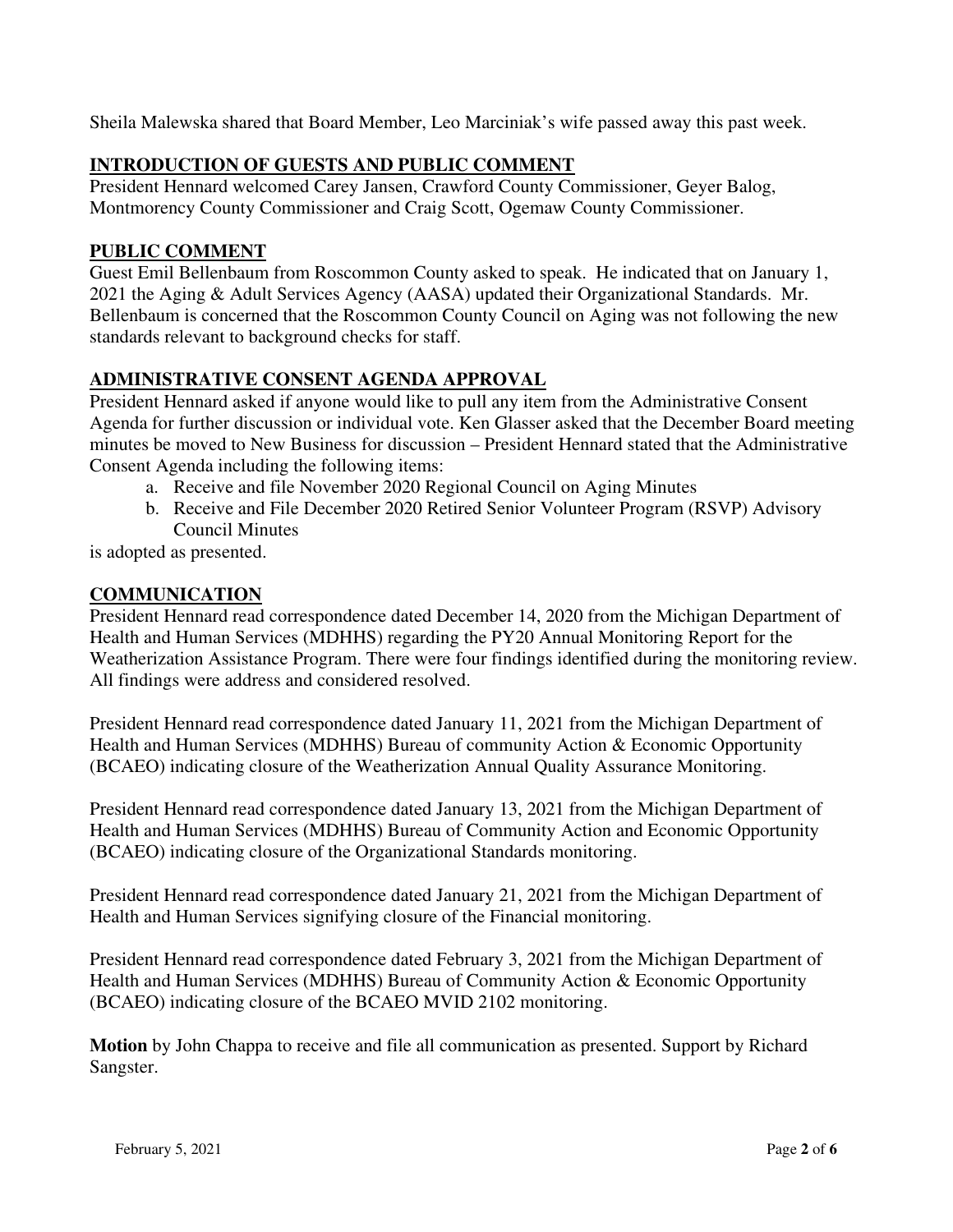# **ROLL CALL**

Geyer Balog, Lyn Behnke, John Chappa, Chuck Corwin, Charles Finley, Nick Florian, Jean Garratt, Ken Glasser, Pete Hennard, Madeline Hibner, Carey Jansen, Dave Karschnick, Sheila Malewska, Corleen Proulx, Pat Rondeau, Lisa Salgat, Richard Sangster, Craig Scott, Chuck Varner, Kathleen Vichunas, Rose Walsh, Carol Wenzel

Yes votes: (22) No votes: (0) Abstained: (0) **Motion carried.**

## **INFORMATION ITEMS**

### **Directors Report – Lisa Bolen**

Lisa read highlights from the Directors report.

## **Financial Report – Kimberlee Hincka**

Kimberlee reviewed the FY 2020 Head Start/Early Head Start recorded expenses for the seven-month award period July 1, 2020 through of January 31, 2021.

**Motion** by Ken Glasser to receive and file the financial report as presented. Support by Jean Garratt.

## **ROLL CALL**

Geyer Balog, Lyn Behnke, John Chappa, Chuck Corwin, Charles Finley, Jean Garratt, Ken Glasser, Pete Hennard, Madeline Hibner, Carey Jansen, Dave Karschnick, Sheila Malewska, Corleen Proulx, Pat Rondeau, Lisa Salgat, Craig Scott, Chuck Varner, Kathleen Vichunas, Rose Walsh, Carol Wenzel

Yes votes: (20)\* No votes: (0) Abstained: (0) **Motion carried. – who left the meeting?** \*Nick Florian and Richard Sangster was unavailable for the vote.

**Program Presentation –** Kristina Warner, Operations/Data Quality Analyst, presented the ROMA (Results Oriented Management and Accountability) report.

# **COMMITTEE REPORTS**

# **Program Planning and Evaluation Committee – Nick Florian**

Jean Garrett led the discussion of the Head Start Shared Governance. The committee recommended the Head Start Shared Governance for board approval.

**Motion** by Jean Garratt to approve the Head Start Shared Governance as presented. Support by Chuck Corwin.

### **ROLL CALL**

Geyer Balog, Lyn Behnke, John Chappa, Chuck Corwin, Charles Finley, Nick Florian, Jean Garratt, Ken Glasser, Pete Hennard, Madeline Hibner, Carey Jansen, Dave Karschnick, Sheila Malewska, Corleen Proulx, Pat Rondeau, Lisa Salgat, Craig Scott, Chuck Varner, Kathleen Vichunas, Rose Walsh, Carol Wenzel

Yes votes: (21)\* No votes: (0) Abstained: (0) **Motion carried.** \*Richard Sangster was unavailable for the vote.

Richard Sangster left the meeting.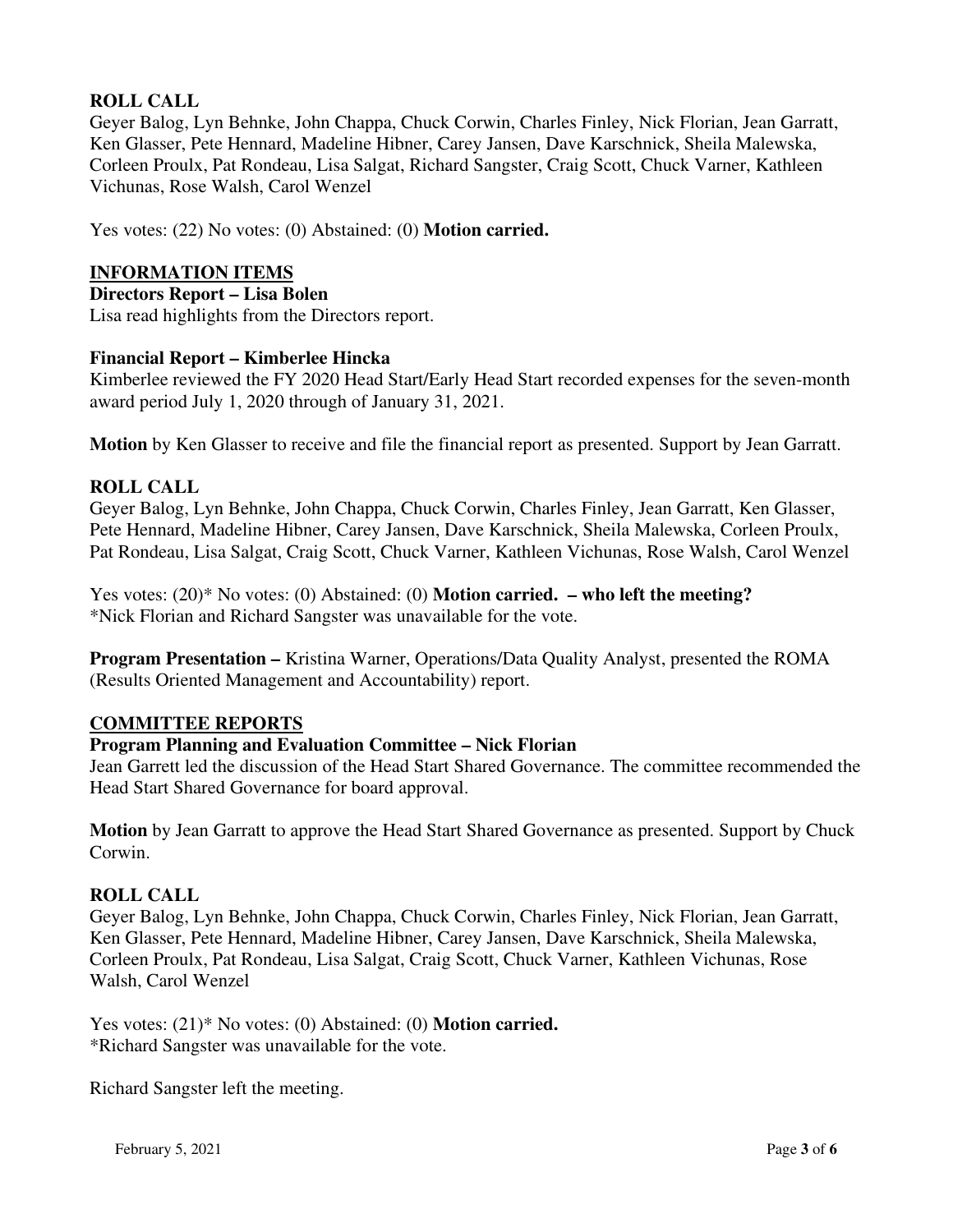## **Audit/Finance Committee – Ken Glasser**

The Audit/Finance Committee met via TEAMS prior to the regular meeting to review and recommend for approval the December corporate American Express card expenditures in the amount of \$1,099.00, the October Head Start/Early Head Start Fifth Third purchasing card expenditures in the amount of \$47,898.03, the November Head Start/Early Head Start Fifth Third purchasing card expenditures in the amount of \$40,197.31, the October Wex Fuel Card expenditures in the amount of \$1,223.50 and the November Wex Fuel Card expenditures in the amount of \$697.00. In other business, NEMCSA will be receiving COVID-19 Emergency Rental Assistance (CERA) grant money for rental and utility assistance, more details will be available at the March board meeting. Ken also stated that the Finance department is in the process of rolling out their new software and the 2020 virtual audit is underway.

**Motion** by Ken Glasser to approve the December American Express credit card in the amount of \$1,099.00, the October Head Start/Early Head Start purchasing card expenditures totaling \$47,898.03, the November Head Start/Early Head Start purchasing card expenditures totaling \$40,197.31, the October Wex Fuel Card in the amount of \$1,223.50 and the November Wex Fuel Card in the amount of \$697.00 as presented. Support by Nick Florian.

# **ROLL CALL**

Geyer Balog, Lyn Behnke, John Chappa, Chuck Corwin, Charles Finley, Nick Florian, Jean Garratt, Ken Glasser, Pete Hennard, Madeline Hibner, Carey Jansen, Dave Karschnick, Sheila Malewska, Corleen Proulx, Lisa Salgat, Craig Scott, Chuck Varner, Kathleen Vichunas, Rose Walsh, Carol Wenzel

Yes votes: (20)\* No votes: (0) Abstained: (0) **Motion carried.** \*Pat Rondeau and Richard Sangster was unavailable to vote.

Pat Rondeau left the meeting.

# **Housing Ad-Hoc Committee – Ken Glasser**

The committee met via TEAMS to discuss the purchase of Cheboygan Elementary School. Staff are in the process of preparing an application to the Office of Head Start for funding to purchase the building. Approval of the funding application for submission is targeted for the March board meeting. In other business, Iosco Regional Educational Service Agency (IRESA) has indicated they will not be renewing our lease for use of Head Start classrooms as they need the space we occupy. Staff are busy looking for relocation options. Alpena Public Schools has announced that the Gordon Road location is being put up for sale. Staff are reviewing options including moving to the Annex location if it is determined feasible. The food programs have outgrown the warehouse in Ossineke and are continuing to explore different locations. Staff are continuing to monitor the Head Start building in Omer which has some structural issues that will need to be addressed. It has been determined that the known structural issues are not severe enough to discontinue operations at this time. These issues will be addressed in the near future.

**Motion** by Ken Glasser to approve Lisa Bolen to draft and send a six-month notice letter of intent to quit to the Alpena Public Schools. Support by Nick Florian.

### **ROLL CALL**

Geyer Balog, Lyn Behnke, John Chappa, Chuck Corwin, Charles Finley, Nick Florian, Jean Garratt, Ken Glasser, Pete Hennard, Madeline Hibner, Carey Jansen, Dave Karschnick, Sheila Malewska,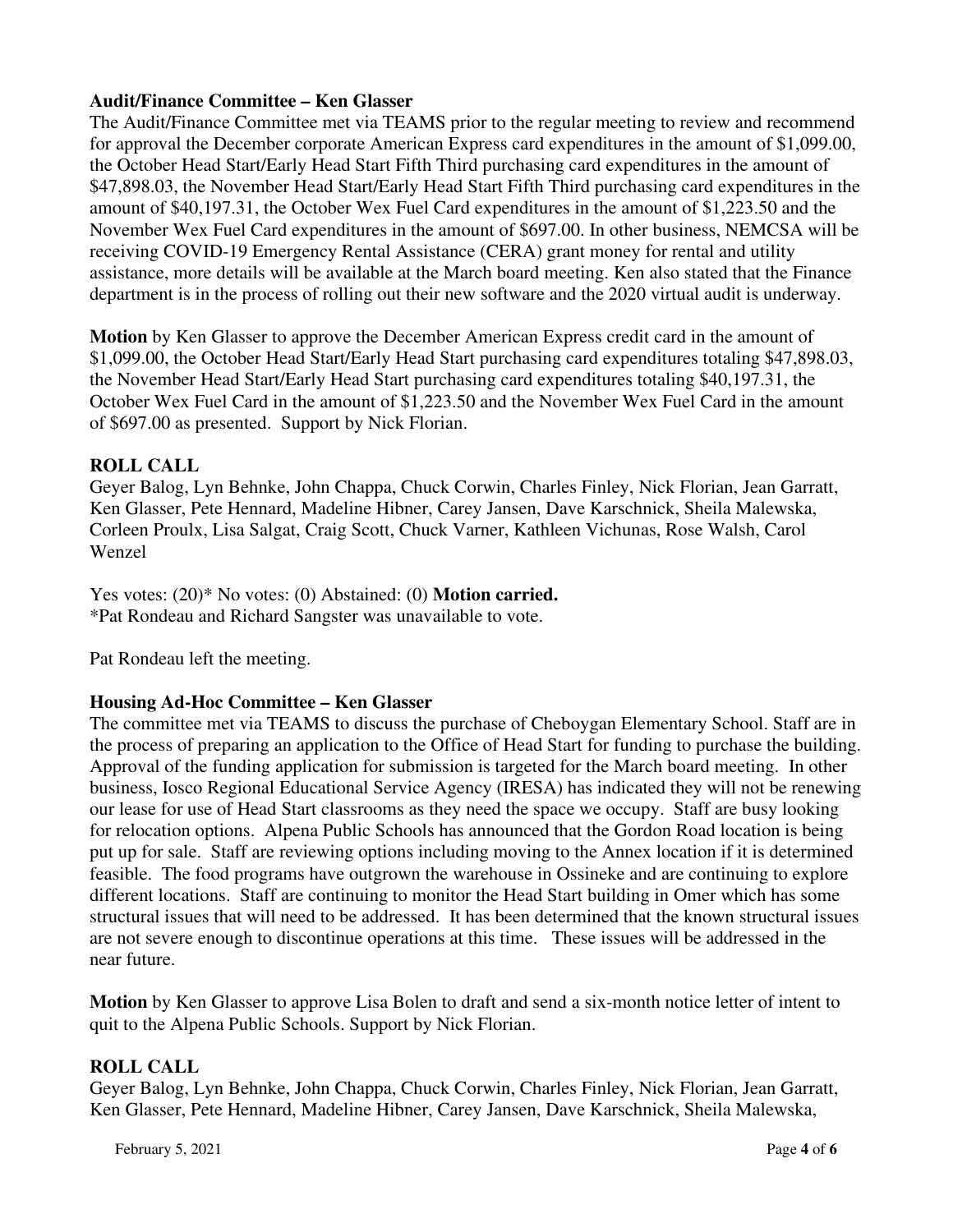Corleen Proulx, Lisa Salgat, Craig Scott, Chuck Varner, Kathleen Vichunas, Rose Walsh, Carol Wenzel

Yes votes: (20)\* No votes: (0) Abstained: (0) **Motion carried.** \*Pat Rondeau and Richard Sangster was unavailable to vote.

### **Membership Committee – Lisa Salgat**

The Membership committee met via TEAMS and recommended for approval Montmorency County Commissioner, Geyer Balog, Carey Jansen, Crawford County Commissioner and Craig Scott, Ogemaw County Commissioner as public sector representatives on the board.

**Motion** by Nick Florian to approve commissioners Geyer Balog, Carey Jansen and Craig Scott as public sector representatives on the board. Support by John Chappa.

## **ROLL CALL**

Geyer Balog, Lyn Behnke, John Chappa, Chuck Corwin, Charles Finley, Nick Florian, Jean Garratt, Ken Glasser, Pete Hennard, Madeline Hibner, Carey Jansen, Dave Karschnick, Sheila Malewska, Corleen Proulx, Lisa Salgat, Craig Scott, Chuck Varner, Kathleen Vichunas, Rose Walsh, Carol Wenzel

Yes votes: (20)\* No votes: (0) Abstained: (0) **Motion carried.** \*Pat Rondeau and Richard Sangster was unavailable to vote.

### **Early Childhood Services Committee – Jean Garratt**

The Early Childhood Services committee met jointly with the Program Planning & Evaluation committee.

### **Personnel Committee – Lyn Behnke**

No meeting. No report

### **Corporate Compliance Committee – Carol Wenzel**

The committee met via TEAMS. Pete Hennard reported there were no action items. It was noted that the 2020 Clinical Quality Assurance Review (CQAR) has been received. The agency received 100% compliancy in 6 of 16 focus areas, 90% - 99.99% compliancy in 8 of 16 focus areas and 3.88 compliance out of 3.26-4.00. Very positive comments were received from the review team.

#### **New Business**

Draft December meeting minutes – It was noted that Charles Finley and Pat Rondeau's name were listed on the roll call while their names were also listed as excused. Both members were excused prior to the December meeting. The minutes have been updated to reflect this change.

**Motion** by Ken Glasser to approve the minutes as amended. Support by Carey Jansen.

### **ROLL CALL**

Geyer Balog, Lyn Behnke, John Chappa, Chuck Corwin, Charles Finley, Nick Florian, Jean Garratt, Ken Glasser, Pete Hennard, Madeline Hibner, Carey Jansen, Dave Karschnick, Sheila Malewska, Corleen Proulx, Lisa Salgat, Craig Scott, Chuck Varner, Kathleen Vichunas, Rose Walsh,